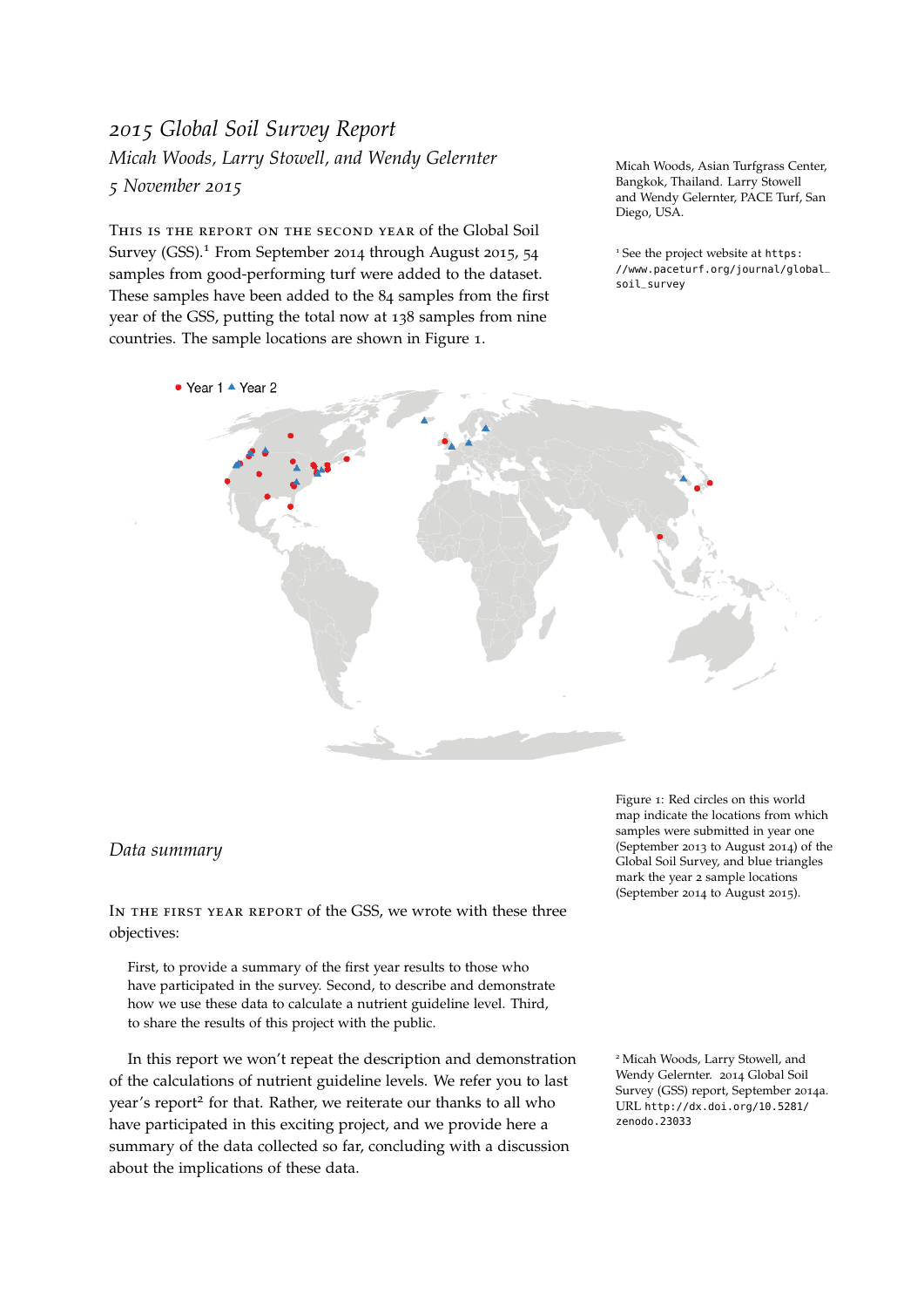Table [1](#page-0-1) summarizes the data collected so far.<sup>3</sup> The GSS samples  $\frac{3}{10}$  The data are available at [https:](https://github.com/micahwoods/2015_gss_report/blob/master/data/20151011_gss.csv) are explicitly collected from good performing turf. We know, then, that the soil chemical conditions at the times the samples were collected – and thus the GSS data – were suitable for producing good turf.

| Soil parameter | n   | Min            | Median         | Mean           | Max  | GSS |
|----------------|-----|----------------|----------------|----------------|------|-----|
| pH             | 138 | 4.6            | 6.4            |                | 8.2  |     |
| OM%            | 138 | 0.17           | $\overline{2}$ | $\overline{2}$ | 10   |     |
| K ppm          | 138 | 10             | 60.5           | 73             | 248  | 32  |
| P ppm          | 138 | 6              | 70.5           | 77             | 450  | 23  |
| Ca ppm         | 135 | 125            | 623            | 880            | 4709 | 254 |
| Mg ppm         | 138 | 23             | 83.5           | 92             | 516  | 39  |
| S ppm          | 138 | $\overline{a}$ | 15             | 18             | 91   | 8   |

You'll notice n of 138 – the number of samples – for all parameters but calcium (Ca), which has an n of 135. We filtered the Ca data to remove three calcareous samples with Mehlich 3 Ca greater than  $3,000$  ppm and a pH greater than  $7.7<sup>4</sup>$ . The table then shows the minimum value measured in all these samples, the median and the mean, the maximum value, and then the GSS.

The median is lower than the mean for all the macronutrients and secondary nutrients  $- K$ , P, Ca, Mg, and S. Why is that? The distribution of the test results for these elements is not shaped like a bell curve. If it was, the median would be the same as the mean. But there are some samples than have a pretty high level of an element in the soil, and that skews the mean to be higher than the median. Figure [2](#page-0-1) shows the distributions for the data collected in the first two years of the survey.

[//github.com/micahwoods/2015\\_gss\\_](https://github.com/micahwoods/2015_gss_report/blob/master/data/20151011_gss.csv) [report/blob/master/data/20151011\\_](https://github.com/micahwoods/2015_gss_report/blob/master/data/20151011_gss.csv) [gss.csv](https://github.com/micahwoods/2015_gss_report/blob/master/data/20151011_gss.csv) and the code used for this report is in this GitHub repository: [https://github.com/micahwoods/](https://github.com/micahwoods/2015_gss_report) [2015\\_gss\\_report](https://github.com/micahwoods/2015_gss_report)

Table 1: Summary of Global Soil Survey data from September 2013 through August 2015.

<sup>4</sup> The Mehlich 3 extractant dissolves calcium carbonate in calcareous soils. These soils are saturated with Ca and have more than enough to supply all the Ca the grass will use. However, the inflated Ca values reported by this test are not correct, and thus we filtered the data to omit them before making our analyses.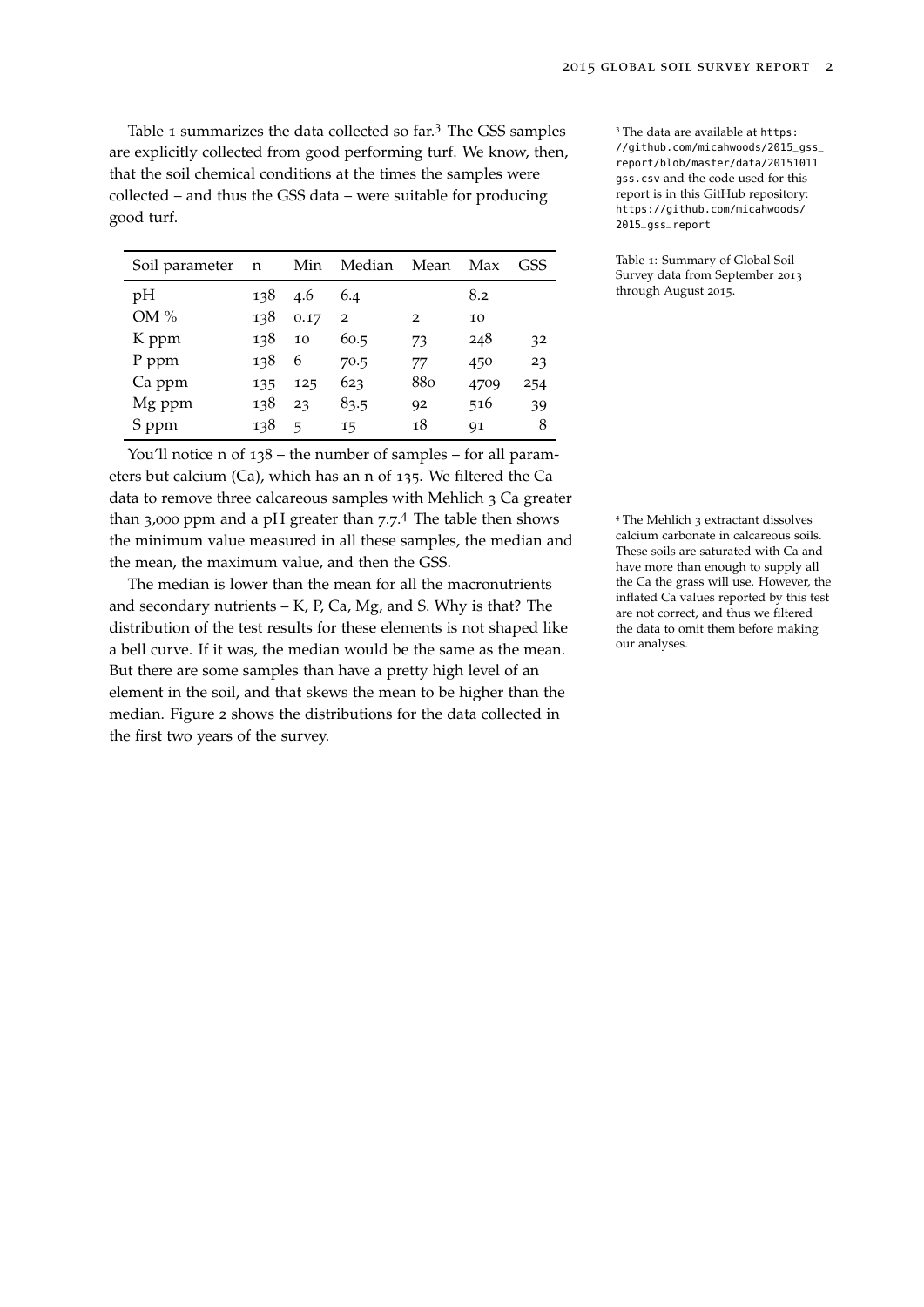



Figure 2: Histograms of Global Soil Survey data through August 2015. The vertical blue line in each histogram marks the median value for those data.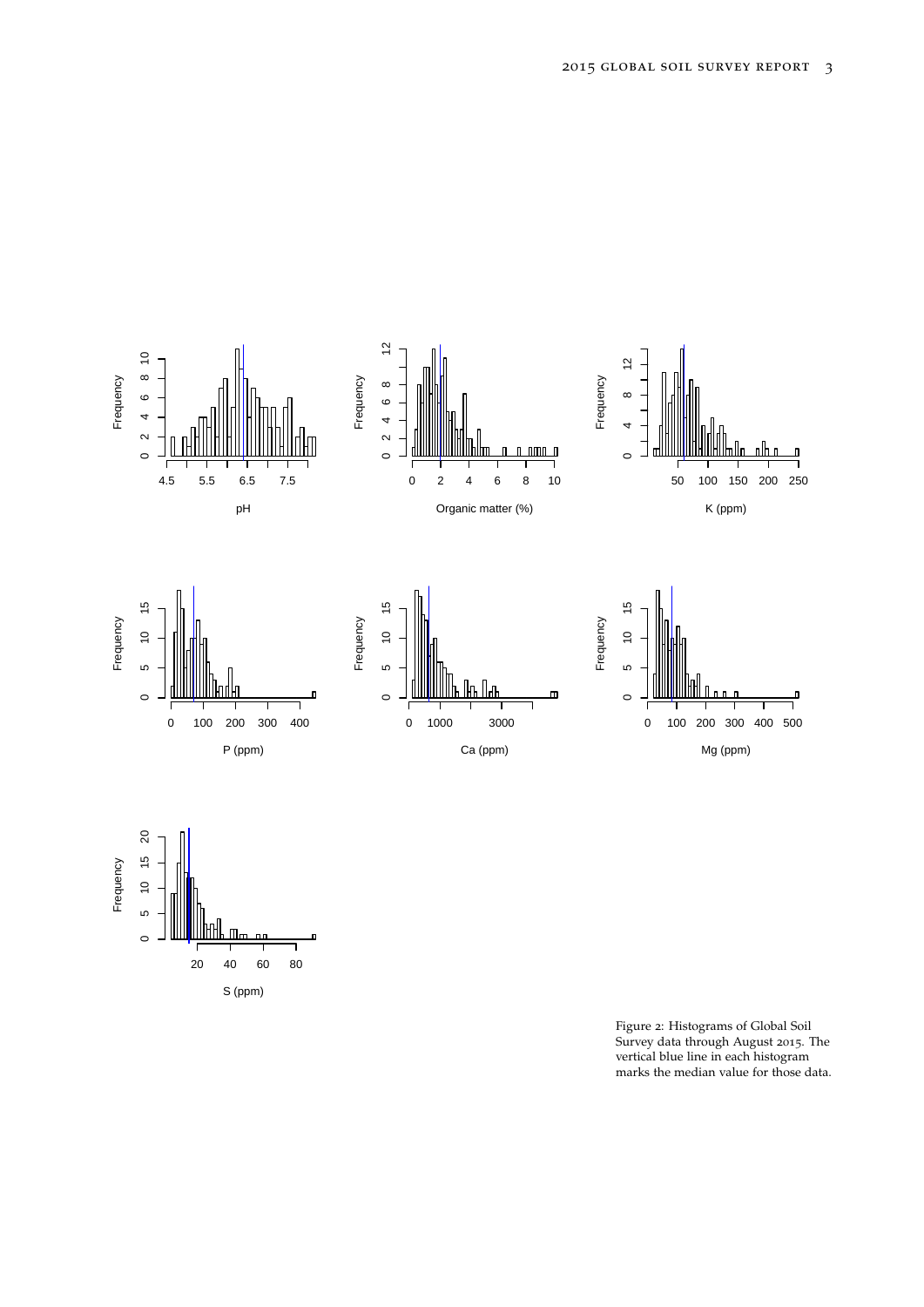The GSS column in Table [1](#page-0-1) shows the calculated 0.1 level after fitting a log logistic model (Fisk distribution) to the data. That is, for the fitted model, the probability of a value being less or equal to the "GSS" column value is 0.1. Figure [3](#page-0-1) shows the K data as an example with overlying lines for a normal distribution, the density, and the fitted Fisk distribution.

This is the same approach used to calculate the minimum levels for sustainable nutrition (MLSN)<sup>5</sup> guidelines, applied to the GSS data rather than to the MLSN data. We do not intend for the analysis of the GSS data to supplant the MLSN guidelines, but rather to use these data for a comparative analysis.

#### *Discussion of results so far*

IT HAS BEEN interesting to see the GSS dataset grow. With so many locations included in the dataset, from so many countries, soil types, and grass types, this is as representative a dataset as we know of for a wide range of soils all producing good turf at the time the sample was collected. And if one thing stands out so far, it is that good turf is being produced in soils with nutrient levels even lower than we expected.

- *pH* The range of pH is about what we expected. From a minimum of 4.6 to a maximum of 8.2, with a median of 6.4 – that's about the range in which we expect to see good performing turf.
- *Organic matter* From less than 0.2% to 10% covers the range of what we usually see in turf soils. The samples with less than the median of 2% organic matter will tend to be in sandy soils.
- *Potassium* A median of 60.5 is not a surprise; that so many samples have been relatively low is a surprise. Of the 138 samples in the dataset, and keep in mind these are selected from good performing turf areas, the soil K at the time of sampling was less than 40 ppm in 25 of those samples – soil K was less than or equal to the current MLSN guideline of 37 ppm in 24 out of the 138 samples. Good turf is being produced in soils with K even lower than we would have expected.
- *Phosphorus* There seems to be ample P in almost all the soils submitted so far.
- *Calcium* If we compare the current MLSN guideline to the GSS shown in Table [1](#page-0-1) of this report, the Ca has the biggest difference of all the elements. The MLSN guideline for Ca is 331 ppm and an analysis of the GSS data gives a value of 254 ppm.
- *Magnesium* The Mg is similar to K in that there are a lot of samples that seem low to us –  $31$  out of 138 are at or below the current MLSN guideline of 47 ppm.



Figure 3: A histogram of the GSS K data with curves showing the density, a normal distribution, and a Fisk distribution.

<sup>5</sup> Micah Woods, Larry Stowell, and Wendy Gelernter. Just what the grass requires: using minimum levels for sustainable nutrition. *Golf Course Management*, pages 132–138, January 2014b. URL [http://bit.ly/gcm\\_mlsn](http://bit.ly/gcm_mlsn)